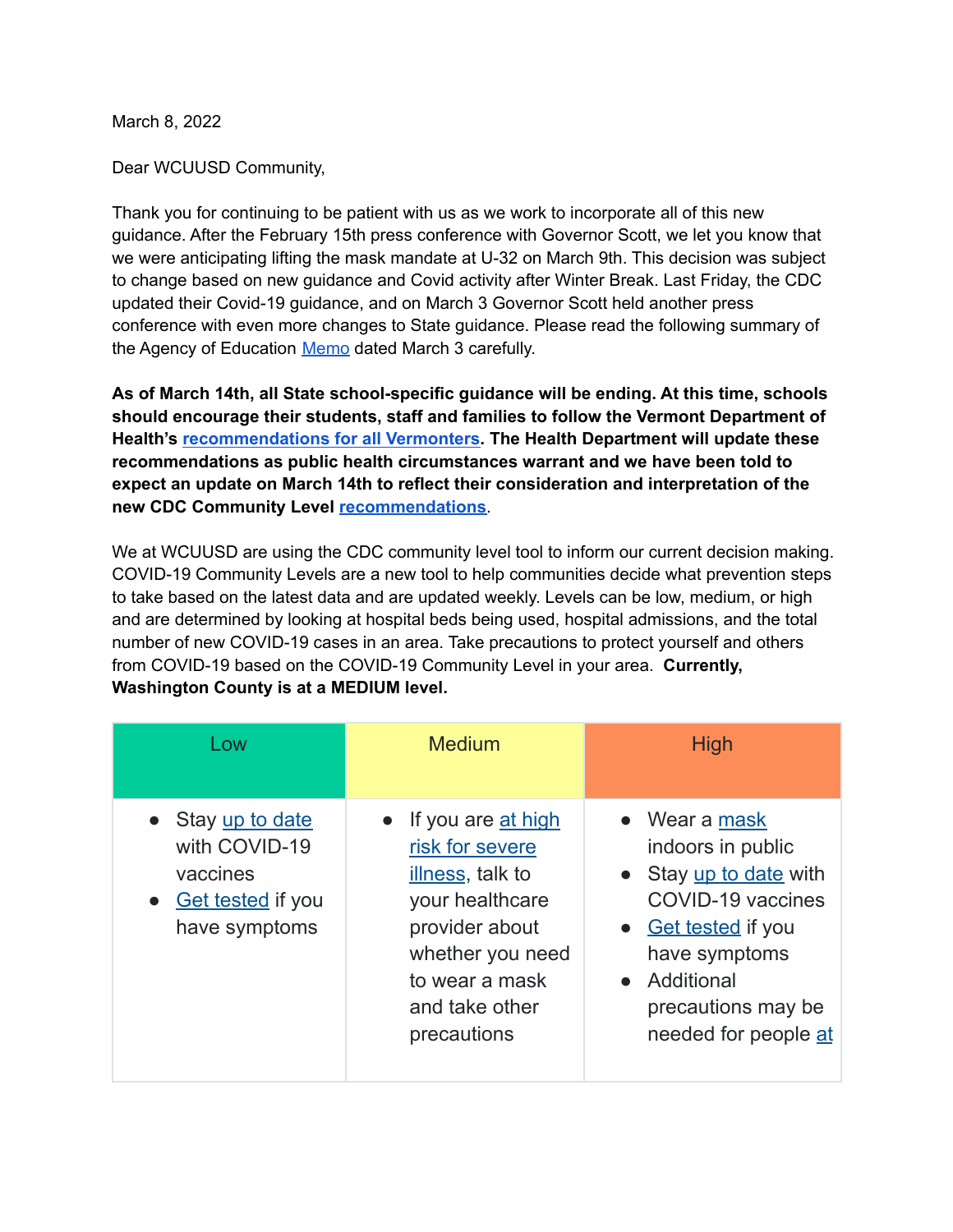|--|

People may choose to mask at any time. People with symptoms, a positive test, or exposure to someone with COVID-19 **should wear a mask**.

**Therefore, as of Monday, March 14th, we anticipate all WCUUSD schools will be moving to a MASK-OPTIONAL protocol, regardless of vaccination rate. This includes school buses, as the Federal [recommendations](https://www.cdc.gov/quarantine/masks/mask-travel-guidance.html) are to have the bus protocol be in line with school protocol. In moving forward with this new guidance based on Community Levels, we need to be aware that should Washington County return to a High Level, we will return to universal mask wearing indoors at all our schools, regardless of vaccination rate. Please be sure to discuss this with your children so everyone understands if we need to pivot again. We need to normalize masking in times of high viral activity, as we have seen this virus change multiple times and should assume we will continue to see changing levels of transmission within our community.**

A colleague hit the nail on the head during a recent meeting when she compared masking to insect repellant usage. We don't wear insect repellant in the winter, as we know there is a low chance of black fly activity. We do, however, keep that tool available, knowing that June has the potential for lots of itchy bites! In the same vein, we do not need universal masking in times of low viral activity (which has historically been late Spring to Fall) but we should be prepared for the possibility of new variants that could require the use of masks indoors again. Keep those tools handy!

**Due to the decline in community cases, our excellent track record of low transmission in our schools, and Federal and State health officials' confidence that we are entering the endemic phase of Covid-19, WCUUSD is prepared to begin a return to pre-pandemic practices this week and a move to being MASK-OPTIONAL AS OF MONDAY MARCH 14th. Elementary schools, including Pre-K, will see a loosening of restrictions such as podding and eating in separate classrooms. This will look different in every school based on space and staffing differences.**

We anticipate that many students and staff will continue to prefer to wear masks while in school. Please remember that some folks are, or live with, vulnerable or immunocompromised people and we don't know everyone's reasons for the choices they make. I would like to encourage everyone to be kind to each other and respect these personal choices. We have done an amazing job of working hard as a community to keep each other safe and while we will no